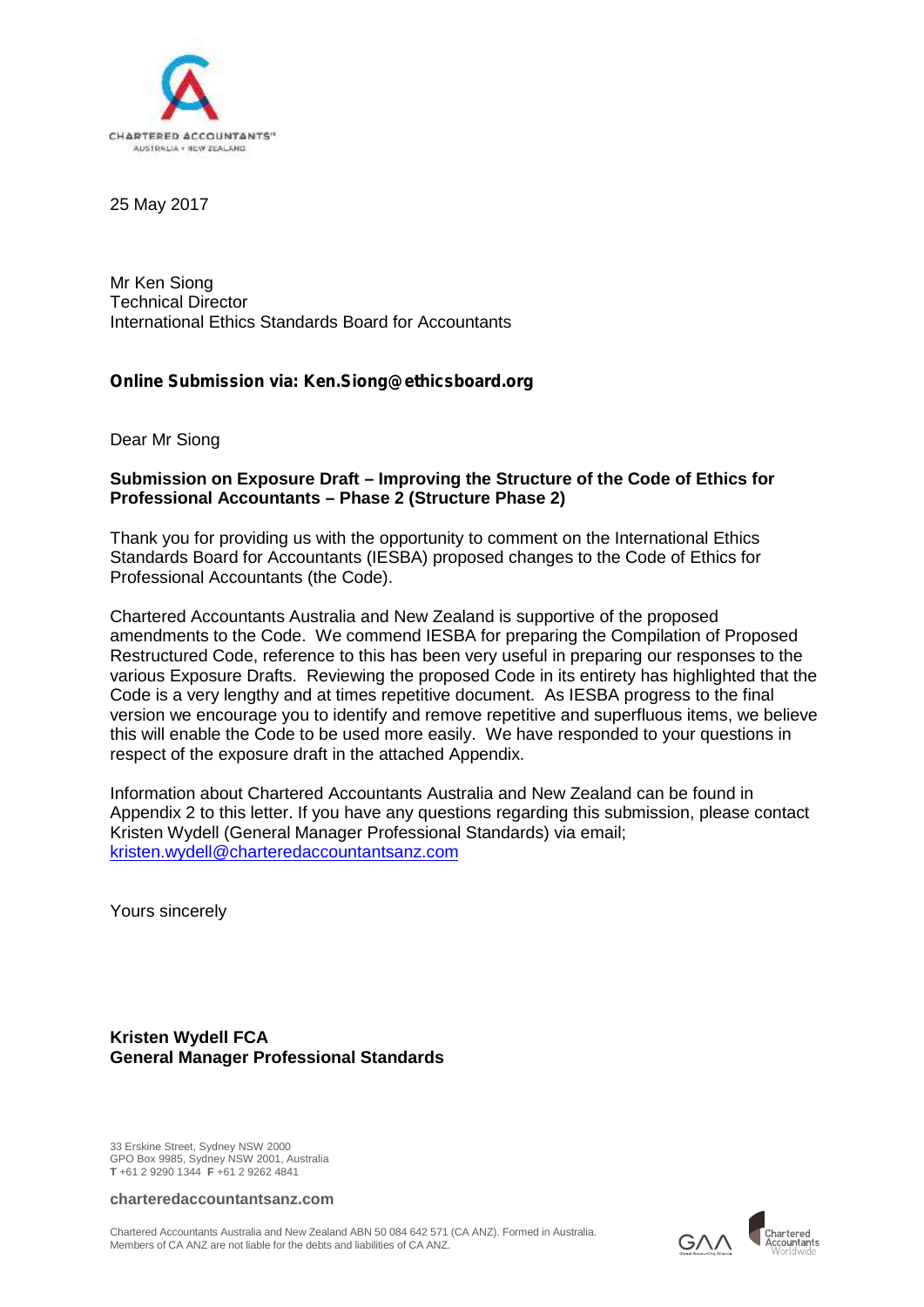# **Appendix 1**

## **Exposure Draft - Improving the Structure of the Code of Ethics for Professional Accountants – Phase 2**

## **Structure of the Code Phase 2**

- *1. Do you believe that the proposals in this ED have resulted in any unintended changes in meaning of:*
	- *The provisions for Part C of the Extant Code, as revised in the close-off document for Part C Phase 1 (see Sections 200-270 in Chapter 1)?*
	- *The NOCLAR provisions (see Sections 260 and 360 in Chapter 2)?*
	- *The revised provisions regarding long association (see Sections 540 and 940in Chapter 3)?*
	- *The provisions addressing restricted use reports in the extant Code (see Section 800 in Chapter 4)?*
	- *The provisions relating to independence for other assurance engagements (Part 4B in chapter 5)?*

*If so, please explain why and suggest alternative wording.*

Please refer to our previous submissions on Part C, NO CLAR and Long Association, we have no additional comments at this time.

With regards to other assurance engagements we would like to bring the following matters to IESBA's attention;

- Part 4B is intended to apply to "assurance engagements other than audit and review engagements" [900.1]. If a user refers to the definitions in the glossary it is clear that assurance engagements include engagements conducted in accordance with International Standards on Auditing, International Standards on Review Engagements and International Standards on Assurance Engagements. We feel that to convey the wide variety of assurance engagements intended to be captured by the definition more examples should be included at 900.1.
- Paragraph 911.6A2 appears to contain an error. The paragraph says "having the work reviewed by a professional who is not a member of the assurance team that is neither involved with the assurance engagement nor a beneficiary of the loan". We don't think you need to say "not a member of the assurance team" **and** "neither involved with the assurance engagement" as it is repetitious.
- *2. Do you believe that the proposals are consistent with the key elements of the restructuring as described in Section III of this Explanatory memorandum?*

We provide the following observations in regards to the ED;

- The proposed Code commences each section in Part 2 and 3 with the sentence "Professional accountants are required to comply with the fundamental principles and apply the conceptual framework to identify, evaluate and address threats". We believe the overriding requirement is clear at R200.5, repeating the phrase at the commencement of each section contributes unnecessarily to the length of the Code. In Part 4A a similar repeated reference to a firm being independent and complying with the fundamental principles is also not required as it is adequately set out at R400.11 and R400.12.
- To assist understandability of the Code it is important that where ever possible the Code uses the same wording for the same action or item. The following table provides some examples where similar, but not identical, terms are used. It would be helpful if these could be more standardised.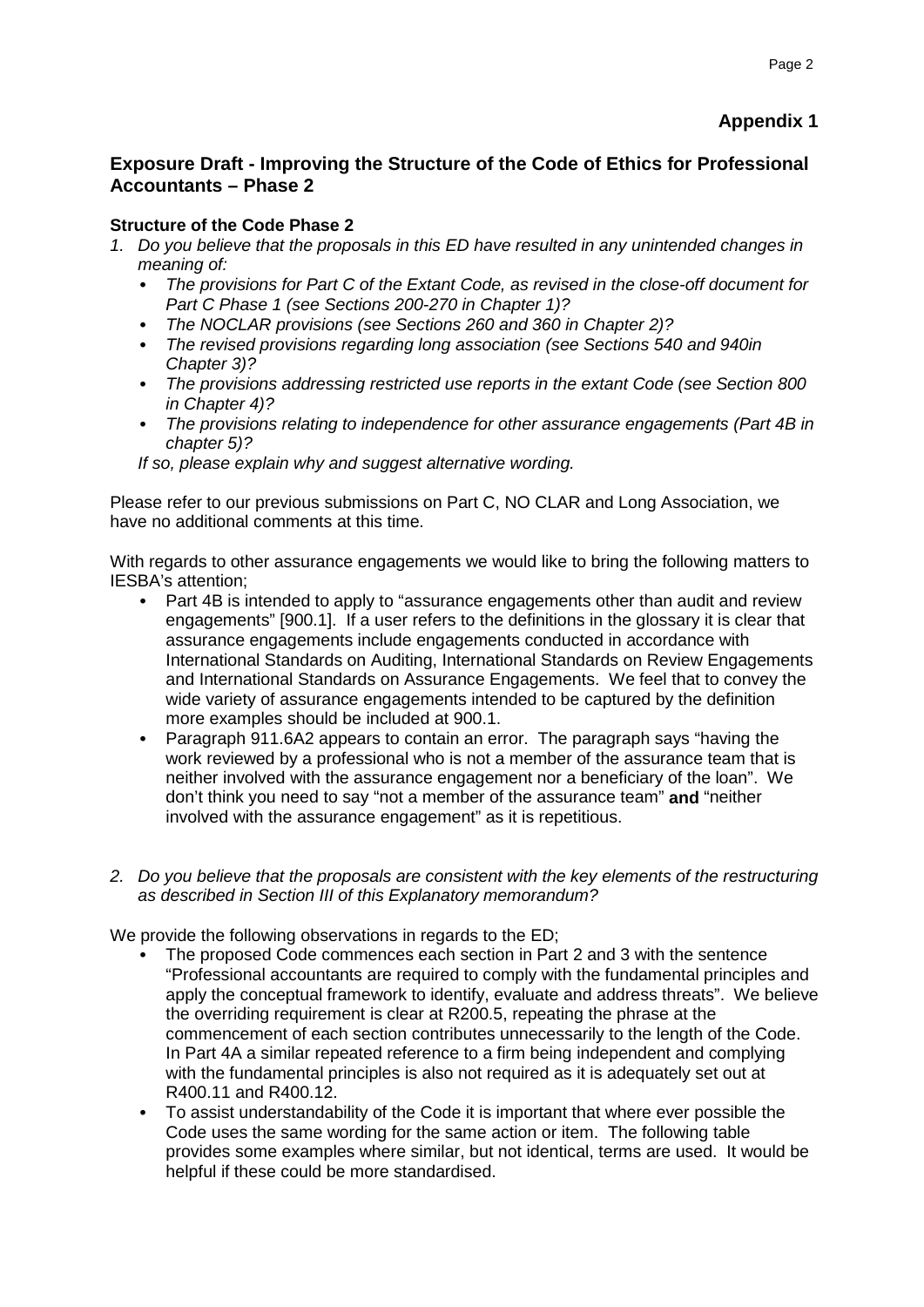| Ref                  | Wording                                                                                                                                           |
|----------------------|---------------------------------------------------------------------------------------------------------------------------------------------------|
| 900.32 A1            | Having a professional accountant review the assurance and<br>non-assurance work as appropriate                                                    |
| 905.5 A2             | Having an additional professional accountant who was not an<br>assurance team member review the work or otherwise advise<br>as necessary          |
| 905.6 A2             | Have an additional professional accountant who did not take<br>part in the assurance engagement review the work performed                         |
| 905.10 A2            | Having a professional accountant review the assurance work or<br>otherwise advise as necessary                                                    |
| 907.4 A <sub>2</sub> | is having a professional review the work performed.                                                                                               |
| 911.6 A2             | having the work reviewed by a professional who is not a<br>member of the assurance team that is neither involved with the<br>assurance engagement |
| 922.5 A3             | conducting a review of the work performed by the individual<br>as an assurance team member.                                                       |

#### **Conforming Amendments Arising from the Safeguards Project**

*3. Respondents are asked for any comments on the conforming amendments arising from the Safeguards project.*

We have no additional comments and refer you to our response to the Safeguards ED.

#### **Effective Date**

*4. Do you agree with the proposed effective dates for the restructured Code? If not, please explain why not.*

The changes to the Code are extensive. It is important that sufficient time is available for all stakeholders to prepare for the new Code. The current proposed application dates (15 June 2019 and for audits of financial statements beginning on or after 15 June 2019) allows approximately 2 years for all stakeholders to be prepared. Whilst this is challenging, particularly for small and medium sized practices, we believe it is achievable.

A number of national standard setters (the Australian Accounting Professional and Ethical Standards Board in particular) commence their standard setting process **after** IESBA has finalised a standard. A longer period of time between completion of the pronouncement by IESBA and the application date would allow national standard setters to conduct their standard setting process, allow users sufficient time to implement new and revised standards and result in greater alignment of application dates between pronouncement of national standard setters and IESBA.